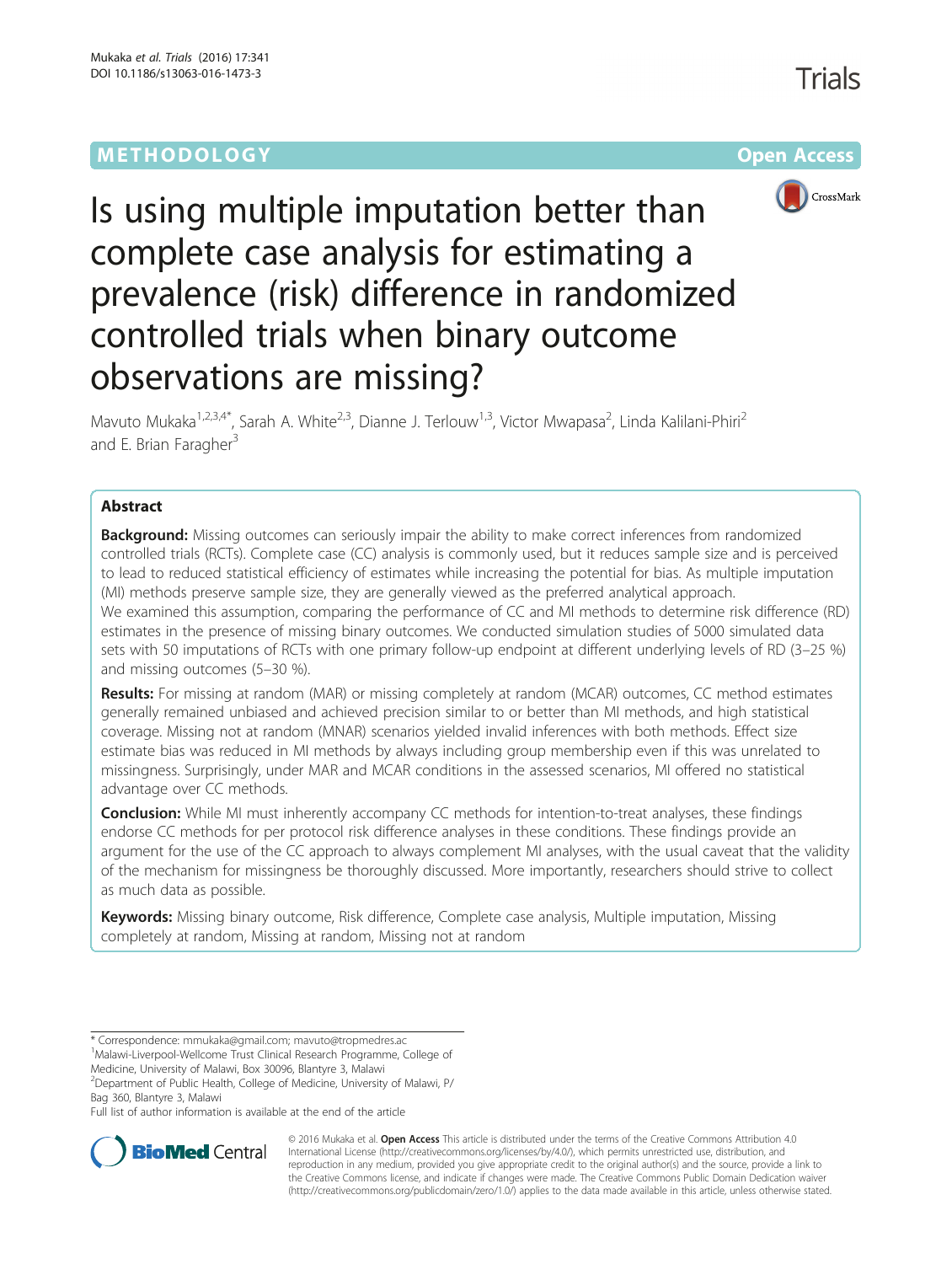## Background

The randomized controlled trial (RCT) is considered the gold standard study design for evaluating the efficacy of a treatment or intervention in clinical and epidemiological research [[1](#page-10-0)]. A well-designed and conducted RCT provides an efficient and unbiased estimate of effect size when all observations required by the study protocol have been obtained [\[1](#page-10-0), [2\]](#page-10-0), but difficulties can arise if some observations are missing. Missing outcome observations can create a specific and often considerable challenge for the statistical analysis. Incorrectly handled, they can result in biased and inefficient estimates of effect size, threatening the intrinsic strength of the RCT design and compromising the ability to draw valid inferences from the study findings [\[3\]](#page-10-0).

Missing observations are least likely to occur at the baseline assessment, as many of the observations collected at this time are required not merely to provide a reference against which to measure efficacy but also to ensure that recruited participants meet the RCT inclusion/exclusion criteria. Missing observations tend to occur more frequently at follow-up assessments, when it is not uncommon for the primary outcome measure to be missing for some participants [[4\]](#page-10-0). A considerable number of statistical methods have been, and continue to be, proposed for handling missing observations, but as yet universally accepted robust methods for handling missing data in RCTs do not exist [[5\]](#page-10-0).

Widely used analysis strategies include methods based on multiple imputation (MI), inverse probability weighting (IPW), doubly robust inverse probability weighting (DR-IPW) and maximum likelihood estimation (MLE). Despite the considerable body of literature on such methods, many researchers continue to use the simplest and most expedient approach of simply excluding from the statistical analyses all participants for whom the outcome measure is missing. This analytical method, commonly referred to as complete case (CC) analysis, is the default approach in many statistical packages [\[2](#page-10-0), [6, 7](#page-10-0)]. There is, however, well-documented evidence that a CC analysis may yield biased and inefficient estimates of effect size, especially when the missing data levels are high, irrespective of the type and/or pattern of missingness [\[2](#page-10-0), [8](#page-11-0), [9](#page-11-0)].

The exact impact of a CC analysis on effect size estimates in different situations is poorly understood and has not been explored in detail [\[10](#page-11-0)]. This is a key gap in our knowledge. The choice of the most appropriate analytical method for handling missing outcome data in any RCT is ideally informed by the mathematical properties of the different analysis methods available, the missing observation pattern present and an understanding of the mechanism(s) that led to the missing observations [\[11](#page-11-0)]. Furthermore, it cannot be assumed that increased

methodological complexity leads to less bias; there are known situations in which MI methods produce identical bias levels to those of a CC analysis [[7,](#page-10-0) [12\]](#page-11-0).

Many RCTs use a binary outcome measure (survived/ died, outcome absent/present, treatment failure/success), in which case effect size is estimated using an odds ratio (OR), risk ratio (RR) or risk difference (RD) [\[13\]](#page-11-0). The RD is becoming increasingly popular due to its ease of interpretation. Several simulation studies have compared methods for handling missing binary outcome observations when effect size is estimated using an OR [[2](#page-10-0), [12, 14](#page-11-0)], but we are not aware of any publications on how missing observation methods perform when effect size is estimated using an RD. As OR and RD modelling use different mathematical algorithms, the results from an OR model cannot necessarily be extrapolated to an RD model.

In this paper, we use simulation methods to compare the performance of CC and MI to estimate effect size using the RD in RCTs with missing binary outcome observations and explore which method is preferable for various missing observation patterns and effect size levels.

#### **Methods**

Simulated data sets were generated to compare the impact of CC and MI analytical approaches on effect size estimation in a two-group RCT with a binary outcome measure when some outcome observations are missing, across a range of effect sizes and missing outcome levels as detailed below. The parameters used in each simulated data set were based on the results of a malaria efficacy RCT conducted in Malawi between 2003 and 2006 [[15\]](#page-11-0).

For each effect size and missing outcome level combination examined, 5000 data sets were simulated. To reflect the parent malaria RCT, the sample size for each data set was 200 participants, with 100 subjects randomized to the intervention and the control groups respectively. The binary outcome was generated using a logit model to achieve a range of effect sizes (treatment group differences); a random process was then used to delete a prespecified proportion of outcomes.

For each participant in both treatment groups, baseline values were generated to represent their age, weight (wt), hemoglobin (hb) level and malaria parasitaemia count (para) using a multivariate normal distribution. Haemoglobin level was generated untransformed, but as body weight, age and parasitaemia counts had skewed distributions in the parent RCT, these variables were generated using a logarithmic scale, with their parameter values (means, variances and covariance) estimated from the log-transformed variable values in the parent RCT [[16\]](#page-11-0). These variables are generally expected to be related to the outcome (adequate clinical and parasitological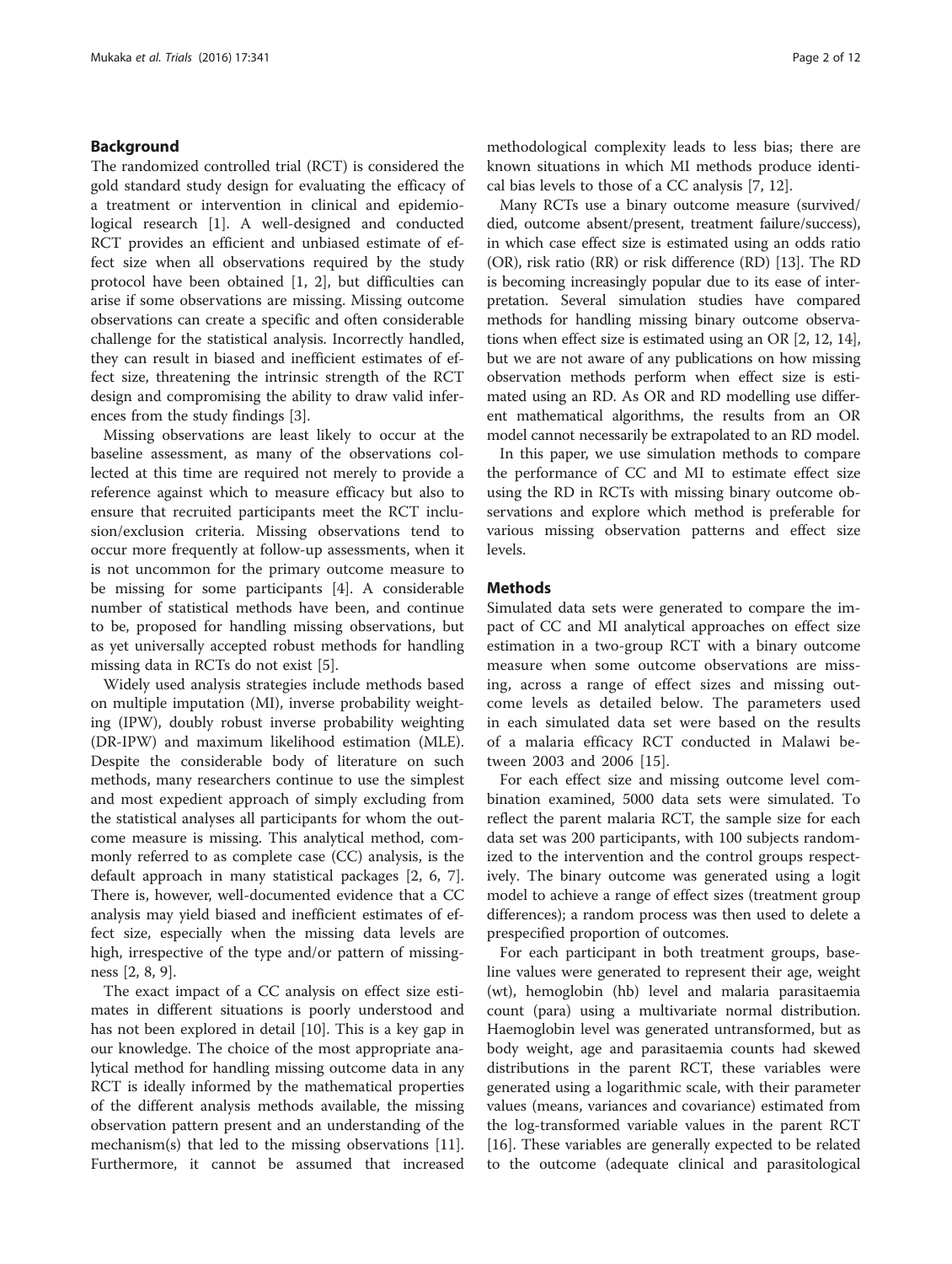response). The matrices of parameters used to simulate the baseline covariate observations were:

$$
\mathbf{X} = \begin{bmatrix} \log_e(Age) \\ hb \\ \log(Weight) \\ \log(Parasitaemia) \end{bmatrix}, \\ \mu = \begin{pmatrix} 3.15 \\ 9.32 \\ 2.40 \\ 10.70 \end{pmatrix} \sigma = \begin{pmatrix} 0.42 \\ 1.66 \\ 0.18 \\ 1.50 \end{pmatrix} \text{ and } \boldsymbol{\rho} = \begin{pmatrix} 1.00 & 0.09 & 0.16 & 0.02 \\ 0.09 & 1.00 & 0.40 & 0.20 \\ 0.16 & 0.40 & 1.00 & 0.05 \\ 0.02 & 0.20 & 0.05 & 1.00 \end{pmatrix}
$$

where:

 $X$  is a vector of the four covariates log(age), haemoglobin (hb), log(body weight) and log(parasitaemia);

 $\mu$  and  $\sigma$  are vectors of the mean and standard deviation values respectively for each of log(age), haemoglobin, log(body weight) and log(parasitaemia);

 $\rho$  is a matrix of the correlations between each pair combination of the baseline covariates.

To maintain the skewness of these covariates found in the parent RCT, the lognormal generated variables were transformed (exponentiated) back into their original form prior to analysis. The model estimated the (binary) outcome as a function of treatment group, age and haemoglobin.

The binary outcome was then simulated for each of the two groups to achieve the desired efficacy (treatment success) rates using a Bernoulli  $(\pi_i)$  distribution, where  $\pi$ <sub>i</sub> is the mean proportion of subjects with treatment success (efficacy) in group *i*, for  $i = A$ , B. This resulted in simulated binary outcome data with  $\pi_i$  success rate (efficacy) in group i.

The efficacies of treatments A and B respectively were generated using Bernoulli distributions as follows  $(Y = 1$ denotes treatment success and  $T = treatment$ :

for response rates of 85 % in treatment A versus 60 %

Y = Bernoulli
$$
[Pr(Y = 1 | T = A) = 0.85]
$$
  
= Bernoulli $[Pr(Y = 1 | T = B) = 0.60]$ 

for response rates of 98 % in treatment A versus 95 %

 $Y = \text{Bernoulli}[Pr(Y = 1 | T = A) = 0.98]$  - Bernoulli $Pr(Y = 1 | T = B) = 0.95$  $=$  Bernoulli $[Pr(Y = 1|T = B) = 0.95]$ 

Four different imputation models were considered:

model 1: log(weight), haemoglobin, log(age) and log(parasitaemia) were used to simulate the missing outcome observations.

model 2: log(weight) was excluded leaving just haemoglobin, log(age) and log(parasitaemia). model 3: group membership was added to the covariates used in model 2.

model 4: all of log(age), haemoglobin, log(age), log(parasitaemia) and group membership were used.

Imputations were conducted using the chained equations procedure [\[17](#page-11-0)]. Both 10 and 50 imputations were used in each multiple imputation procedure to provide information on the potential impact of increasing imputation rate.

All simulations and statistical summaries were performed using the Stata for windows software (version SE/11; StataCorp, College Station, TX, USA).

#### Choice of effect size settings

Two different effect size settings were simulated.

- 1. 85 % for the treatment of interest (group A) and 60 % for the control treatment (group B). This scenario is not as unrealistic as it might appear. Relatively large effect sizes of this or a greater magnitude are not uncommon in malaria RCTs (see e.g. Bell et al. (2008) [\[15\]](#page-11-0)). Furthermore, resistance is often underestimated when designing such trials, so sample size calculations are based on smaller differences than are actually observed. Consequently, sample sizes can be over-estimated, producing statistically significant findings even if the (binary) outcome is missing for as much as 30 % of participants. This setting was selected primarily, however, to avoid the model convergence problems that can occur when either group returns an effect rate close to the boundary (either 0 % or 100 %).
- 2. 98 % for the treatment of interest (group A) and 95 % for the control treatment (group B).

For this second setting, both effect rates were deliberately set close to the boundary value of 100 %, as this is a common situation in malaria treatment trials comparing highly efficacious artemisinin-based combination therapies.

#### Choice of missing outcome settings

Consider an RCT with two treatment arms in which the primary outcome Y is a binary variable measured once, at the end of a fixed period of time of follow-up, for each patient. Let X denote the complete (uni- or multidimensional) covariate matrix, and let D be an indicator variable such that  $D = 1$  if Y is missing and  $D = 0$  if Y is observed.

Within this context, the following three missing data mechanisms defined by Rubin [\[18\]](#page-11-0) were considered.

## Outcome missing at random (MAR)

An outcome observation was defined as MAR if the probability (Pr) of it being missing was dependent on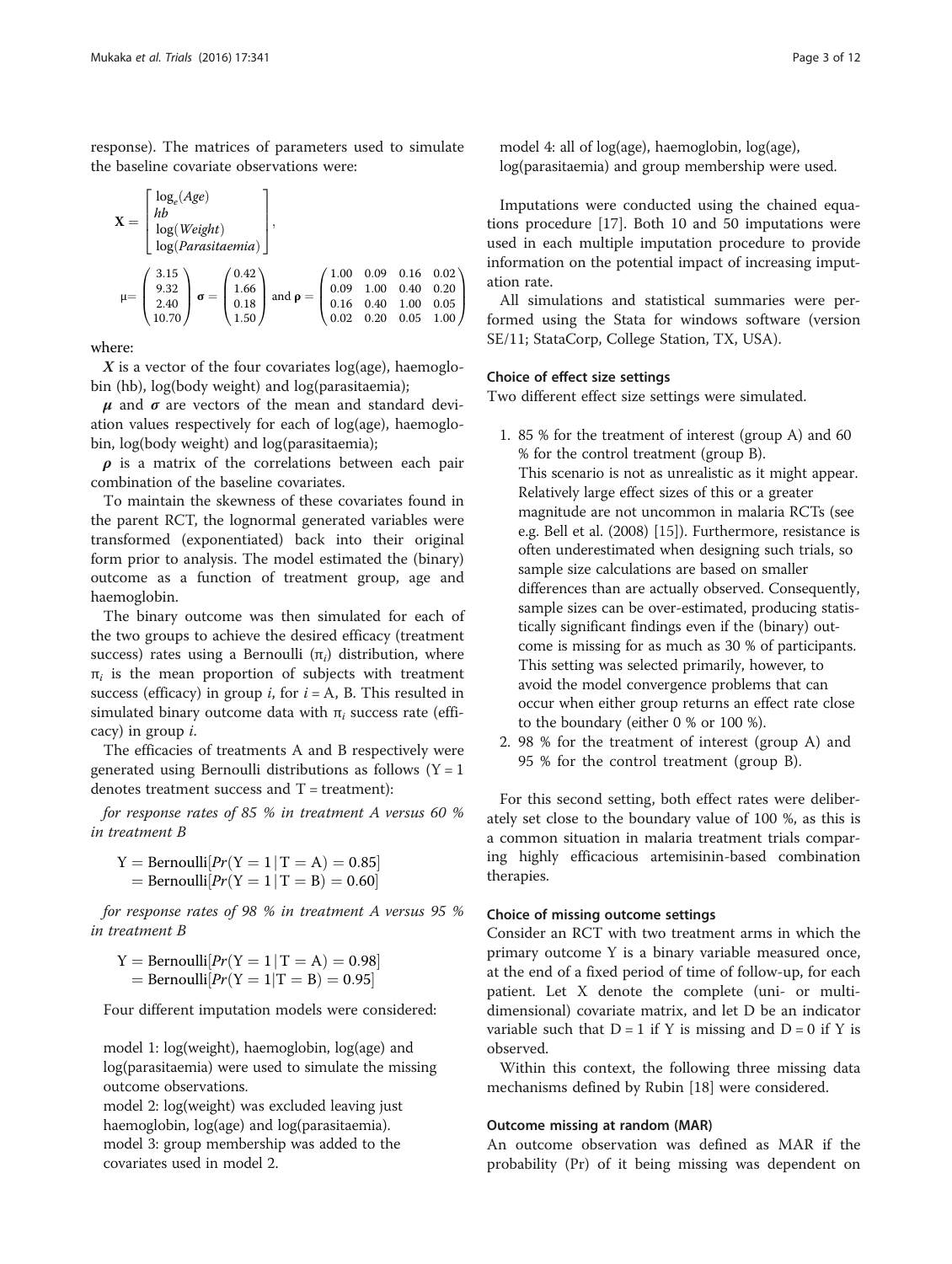the observed covariates X but independent of the specific value that theoretically should have been observed for that missing observation [[18\]](#page-11-0). This is expressed mathematically as follows:

$$
Pr(D = 1 | Y, X) = Pr(D = 1 | X)
$$

#### Outcome missing completely at random (MCAR)

An outcome observation was defined as MCAR if the probability of it being missing was independent of both the observed covariates X and the specific value that theoretically should have been observed for that missing observation [[18\]](#page-11-0). This is expressed mathematically as follows:

$$
Pr(D = 1 | Y, X) = Pr(D = 1)
$$

#### Outcome missing not at random (MNAR)

An outcome observation was defined as MNAR if the probability of it being missing was dependent on the observed covariates X, the observed outcome values and the unobserved outcome values [\[18\]](#page-11-0). This is expressed mathematically as follows:

$$
\text{Pr}(D=1\,|\,Y,\,X)=\text{Pr}\big(D=1\,|\,Y^{obs},\,Y^{mis},\,X\big)
$$

where  $Y^{obs}$  and  $Y^{mis}$  are the observed and missing outcome values respectively.

## Method used to simulate MAR, MCAR and MNAR scenarios

Three missing level settings were considered for each scenario: 5 %, 15 % and 30 %.

To generate binary outcome data that were MCAR, a random number with a uniform [0,1] distribution was generated for each participant in the simulated data set. The  $p$  % of participants with the smallest random numbers were then coded as having their outcome observation missing,  $p$  taking the values 5 %, 15 % or 30 % as appropriate.

The following logistic regression models were used to generate missing outcomes with MAR levels of 5 %, 15 % and 30 % respectively and which were dependent on group and weight:

| $logit(\pi) = (0.872 * treatment) + (0.099 * weight) - 4.666$ |
|---------------------------------------------------------------|
| $logit(\pi) = (0.299 * treatment) + (0.043 * weight) - 2.409$ |
| $logit(\pi) = (0.148 * treatment) + (0.022 * weight) - 1.18$  |
|                                                               |

#### where  $\pi$  is the probability of an outcome being missing.

The models used to generate missing outcomes with MNAR levels of 5 %, 15 % and 30 % respectively were:

$$
logit(\pi) = 2.99 * outcome; logit(\pi)
$$
  
= 1.89 \* outcome; logit( $\pi$ ) = 1.20 \* outcome

The MAR and MNAR missing outcome indicators were thus generated with distributions:

Bernoulli 
$$
[1/(1 + exp1)]
$$
 for MAR  
Bernoulli  $[1/(1 + exp{-b_3 * outcome})]$  for MNAR

where  $b_1$ ,  $b_2$  and  $b_3$  are (regression) coefficients outlined in the missing outcome data logit models above and π is the probability of an outcome being missing.

For MNAR, the models resulted in participants with a successful (positive) outcome being more likely to have their outcome missing, creating a greater proportion of missing outcomes in the high efficacy group than in the group with low efficacy, in turn resulting in differential proportions of missing outcomes between the two study groups. This is realistic in the context of malaria trials, as successfully treated participants may have less incentive to return for their final assessment, particularly if doing so would be costly or time-consuming.

To minimize the problems of model non-convergence when generated effect sizes are close to the boundary, Cheung's modified least squares method [\[19\]](#page-11-0) was used to estimate risk differences (RDs). This method, which uses ordinary least squares (OLS) estimation together with Huber-White (H-W) robust standard errors, is suitable if interest is confined to the estimation of RDs but is not suitable theoretically if there is interest in predicting probabilities for individual patients, as estimated values can fall outside the probability range 0 to 1.

#### Data model and model assessment criteria

The outcome of interest was modelled as a function of age, hb and group using the following logistic regression model:

$$
logit[P(Y = 1|T = t, hb, age)]
$$
  
= b<sub>0</sub> + b<sub>1</sub> \* T + b<sub>2</sub> \* hb + b<sub>3</sub> \* age,

where:

 $t = A$  or  $B$ ;

 $b_0$ ,  $b_1$ ,  $b_2$ ,  $b_3$  are estimates of intercept, treatment effect, hb effect and age effect respectively.

Data model specification was identical for all scenarios; only the methods of handling cases that had missing outcomes were varied. For complete case analysis, all cases with missing outcomes were excluded from the statistical analyses.

The performance of the data models from the different approaches of missing data at each level of missing data were compared against three criteria: bias, statistical coverage and root-mean-squared error (RMSE).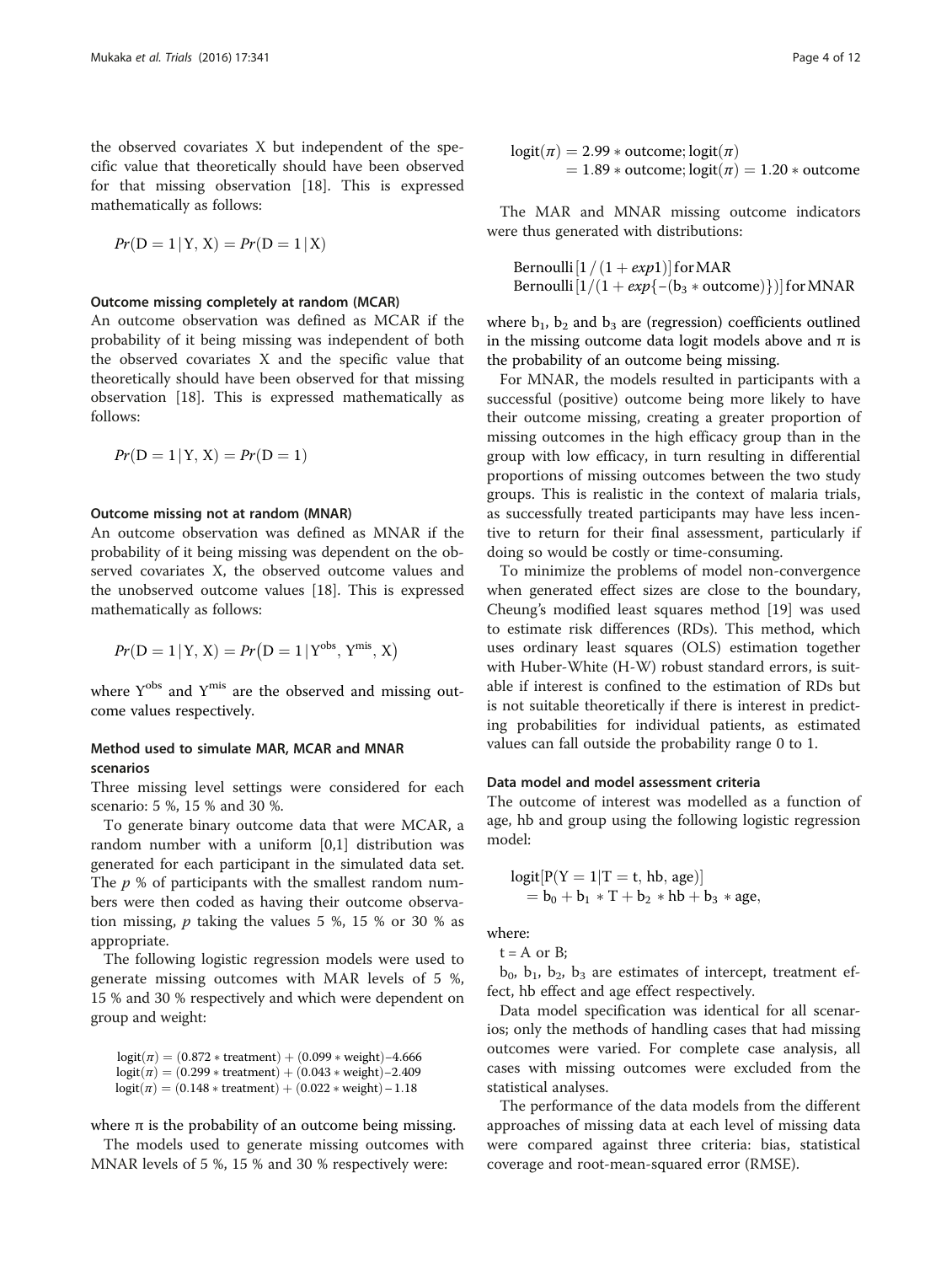#### Results

Consistent with the findings of Schafer and Rubin [[20, 21](#page-11-0)], the results obtained using 10 and 50 imputations were virtually identical, so only the results using 50 imputations are presented.

## Missing outcome observations MAR, MCAR and MNAR: 60 % versus 85 % efficacy

When the missing outcome setting was MAR, effect size estimates became increasingly inefficient as the proportion of missing outcome observations increased. The RMSE values observed indicated that inefficiency levels were identical for both CC and MI methods. See Fig. 1.

Using CC methods, effect size estimates were unbiased for all assessed missing value levels. Using MI methods, when group membership was included in the imputation model, only a small degree of bias was observed in the effect size estimates. When group membership was excluded from the model, however, estimates were consistently negatively biased (i.e. effect size was consistently under-estimated), and the degree of bias increased as the proportion of missing outcome values increased.

Coverage was generally high for all models when missing value levels were small or moderate, but when the proportion of missing outcomes was extended to 30 %, coverage for the mis-specified MI models fell to around 88 % (detailed in Appendices [1,](#page-7-0) [2](#page-8-0) and [3](#page-8-0)). In this context, imputation models not containing both of the variables weight and group membership were technically mis-specified, as it was these two variables that determined missingness. MI models containing both weight and group performed well for all missing outcome configurations, providing estimates that were only fractionally biased with good coverage of around 95 %, as did MI models that included group but excluded weight. MI models that included weight but excluded group, however, performed as badly as those MI models that included neither weight nor group.

With MCAR, the pattern of results was very similar to that for MAR. Coverage was generally high, remaining close to 95 % for all models at all missing value levels, except when the proportion of missing outcomes reached 30 %. At this point, as for MAR, coverage fell to around 88 % for mis-specified MI models, and increased levels of (negative) bias were observed.

Under the MNAR condition, RD estimates contained some degree of (usually but not exclusively positive) bias with both CC and MI methods, the degree of bias rising as the proportion of missing outcome observations increased. Coverage levels tended to be good, but with some deterioration at high missingness levels.

Detailed results for this scenario are provided in Appendices [1](#page-7-0), [2](#page-8-0) and [3](#page-8-0) for MAR, MCAR and MNAR respectively.

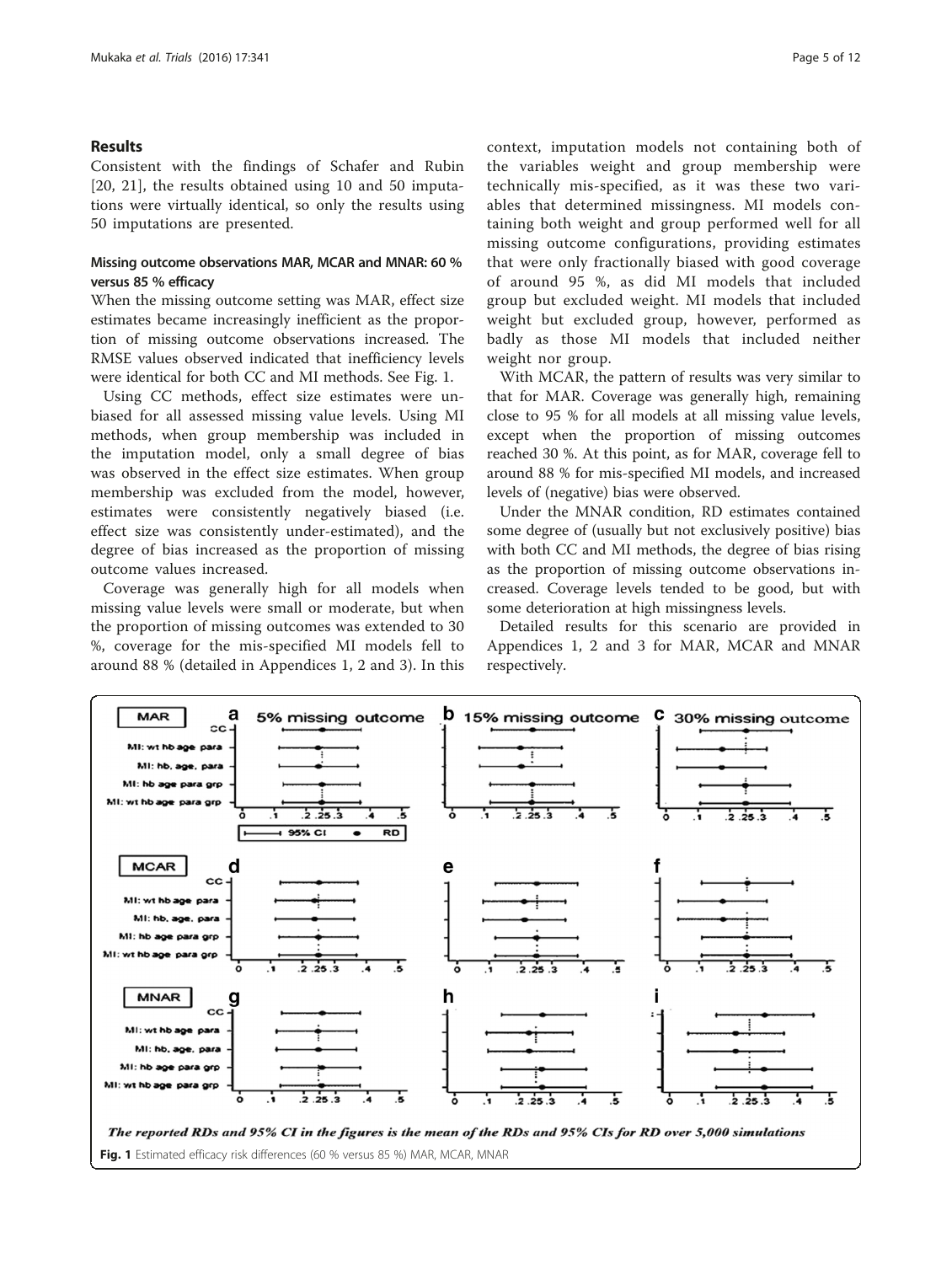## Missing outcome observations MAR, MCAR and MNAR: 95 % versus 98 % efficacy

See Fig. 2. When both efficacy levels were close to the 100 % boundary, coverage was poorest when there was no missing data (0.939 compared to the set nominal level of 0.950). All complete case (CC) analyses converged (Appendix [4, 5](#page-9-0) and [6\)](#page-10-0), but a small proportion of imputed analyses failed to converge or produce output in Stata. Non-convergence occurred more frequently with increasing proportions of missing outcome values (Appendix [4](#page-9-0)).

With these efficacy levels, all CC analyses converged while a small number of MI analyses failed to converge for all three missing data mechanisms (MAR, MCAR and MNAR). Non-convergence in MI analyses occurred more frequently with increasing proportions of missing outcome values. As the proportion of missing data increased, the standard errors of the effect size estimates increased and the efficiency of all analyses decreased in both CC and MI analyses, though this was less marked with the CC analyses.

The estimates of effect size were unbiased for all missing value levels using CC methods, and only small levels of bias were detected for those imputation models that included group membership for both MAR and MCAR missing data scenarios. For the MAR and MCAR missing data mechanisms, the bias in the effect size estimates was markedly greater using imputation models that did not incorporate group membership.

In the MNAR missing data mechanisms, for the 5 % missing level, all the models were generally unbiased with generally good coverage of around 95 %, but as missing levels increased, all models led to invalid inference of treatment effect. The level of bias increased with increasing missing levels for the CC models and the MI models, even for those that included group membership. The misspecified models had unbiased estimates but provided invalid inference because the coverage was conservatively too high (close to 100 %) instead of the nominal 95 %.

Detailed results for this scenario are provided in Appendices [4](#page-9-0), [5](#page-9-0) and [6](#page-10-0) for MAR, MCAR and MNAR respectively.

## **Discussion**

When binary outcome observations are missing that can be assumed to be MAR or MCAR, CC analysis methods were found to perform as well as, and often better than, MI methods, consistently producing unbiased RD estimates. This finding is consistent with those reported by Groenwold [\[14](#page-11-0)], who examined missing binary outcomes in an RCT setting using odds ratio as the effect size estimate of interest. The efficient estimates obtained from

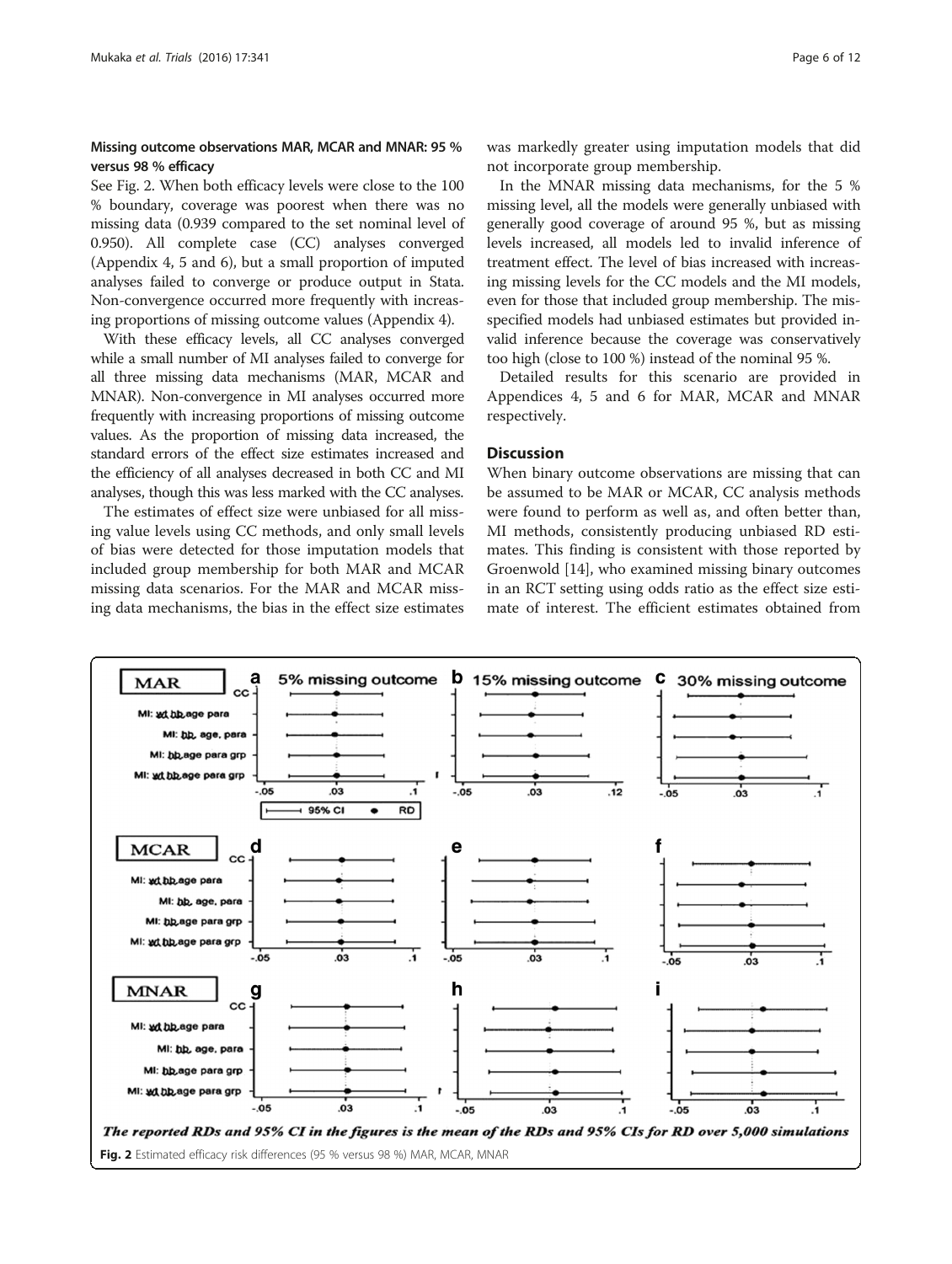CC compared to MI are a counter-intuitive and surprising finding.

The loss of statistical efficiency in CC analyses is attributed directly to the reduction in the effective sample size that occurs with this method, as has been reported previously [[8\]](#page-11-0). A surprising and unexpected finding, however, was that the loss in efficiency using CC analysis methods was consistently no worse than, and often better than, that observed using MI methods. Theoretically, MI methods are expected to yield unbiased standard errors, because sample size is maintained and the uncertainty in the imputed values is fully accounted for [[8\]](#page-11-0).

A plausible explanation for this unexpected efficiency finding is that the MI procedures also increase the variability in the outcome values that inflates the standard error of the effect size estimate. This increase in variability is likely caused by the random component that is added to missing outcome values during the imputation process.

No convergence problems were experienced using CC analyses when missing binary outcomes could be assumed to be MAR or MCAR, although some problems were experienced when missingness was MNAR. In contrast, convergence problems occurred under both the MAR and MCAR conditions when imputation models were used, particularly when both efficacy rates were close to the parameter boundaries. This was caused by all imputed values being occasionally allocated to the same outcome value across all imputations when efficacy levels in both groups are close to the boundary, which results in zero standard errors for the effect size estimate, a phenomenon referred to as 'perfect prediction' [[17\]](#page-11-0). Perfect prediction can arise in any generalized linear model that has a categorical outcome [[22\]](#page-11-0). The usual reason for perfect prediction in an MI analysis is that all imputed values take the same value for all participants across the imputations, resulting in zero betweenimputation variance. In this situation the calculation of degrees of freedom would involve division by zero, which may result in non-convergence. White et al. have suggested that perfect prediction problems can be a result of the flat likelihood [[22](#page-11-0)].

This problem of perfect prediction can be drastically reduced in Stata by using the command option 'augment', which causes an augmented regression to be performed [\[22](#page-11-0)].

Another striking finding under the MAR and MCAR conditions was that the inclusion of treatment group membership in the imputation process played a crucial role in improving its performance. Excluding this variable from the imputation process produced biased estimates of the adjusted efficacy RD. If missingness is related to some covariates, the absence of those covariates in the imputation model appeared to have little impact on bias levels for the effect size estimate, provided

group was included in the imputation calculations. Less predictably, including treatment group membership would also appear to be paramount over all other factors, even when this is not related to missingness.

Under the MNAR condition, when missingness is related to treatment group membership and outcome, both CC and MI analyses produce biased estimates of effect size. Furthermore, the inclusion of group in a multiple imputation analysis will tend to lead to positive bias away from the null hypothesis. Thus, MNAR binary outcomes appear generally to over-estimate effect size, with the possible exception of mis-specified MI models, a counter-intuitive finding that requires further research. The results from the two mis-specified imputation models are presented in this paper to emphasize that, when assuming MI, care must be taken when selecting the imputation model, as using a poor imputation model can bias the effect size estimates.

This study has demonstrated that in the presence of missing binary outcome observations in an RCT with a single follow-up endpoint of interest, CC and MI analysis methods performed very similarly under the three missingness assumptions examined, except when an inappropriate imputation model was adopted, in which case the MI RD estimates obtained were generally inferior to those generated by a CC analysis. These findings indicate that MI methods offered no advantages over the much easier to apply CC method in the scenarios considered.

There are, however, other factors to be considered when analysing the findings of an RCT. The intentionto-treat principle (ITT) is now the standard procedure for the primary evaluation of an RCT. Under this principle, the use of MI methods may be preferable on the grounds that they retain all patients in the statistical evaluation, whereas the CC methods exclude all patients for whom the outcome measure could not be recorded.

A reasonable compromise might be to perform an MI analysis as the primary ITT analysis, following a rigorous exploration of the likely underlying reasons for the missingness in the outcome measure. Inappropriate imputation models can lead to RD estimates that are inferior to those from a CC analysis, so a 'non-parsimonious' approach to this MI analysis is essential (i.e. as many covariates as possible must be included in the imputation process). In addition, group membership must be included in the imputation model; otherwise, there is an increased risk of bias, even when missingness is not in fact related to group membership. A secondary CC analysis could then be performed as part of the per protocol analyses.

MI methods have no place in a per protocol risk difference analysis. CC methods yield unbiased effect size estimates and are less prone to the problem of perfect prediction when effect sizes stray close to a boundary. MI methods are more suitable when the missingness is MNAR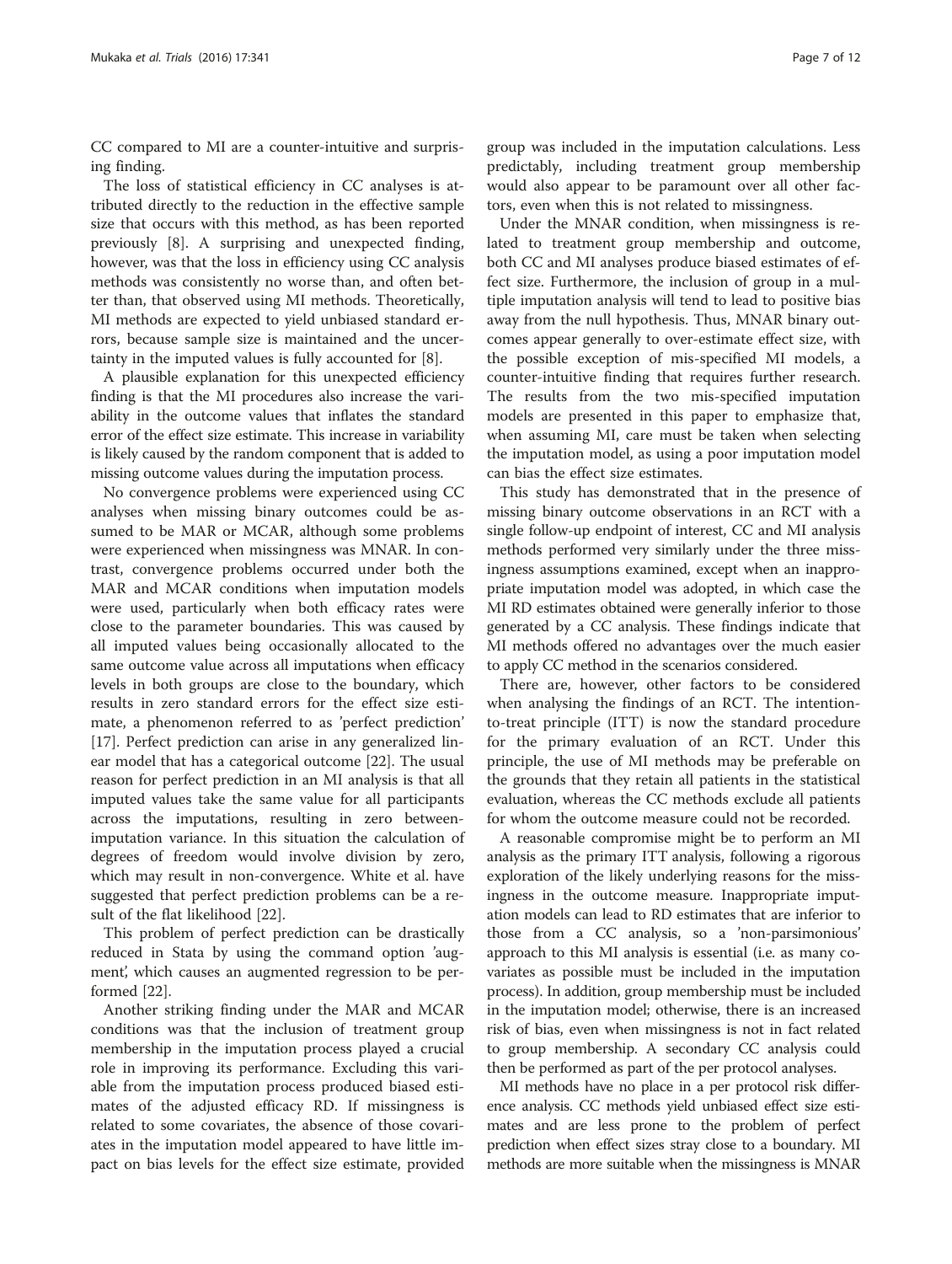<span id="page-7-0"></span>and thus have an important role both in sensitivity analyses and when the outcome of interest is collected at several points during a study. Unfortunately, the importance of sensitivity analyses is frequently under-valued [[23](#page-11-0)].

From a reporting perspective, the general research community is likely to be skeptical of a statistical evaluation of an RCT that presents only a CC analysis in which 15–30 % of outcome measures are missing. The findings would most likely be perceived as potentially biased even when the mechanism of missingness is clearly MCAR, as in sample processing errors, a point that has been highlighted in these simulations.

Of course, for an RCT with efficacy levels away from the boundary, participants for whom the (binary) outcome measure is missing contribute nothing more than a collection of baseline characteristics; imputing the missing outcomes does not provide any empirical information about the relation between the exposure and the outcome.

While these findings appear to strengthen the argument in favour of CC analyses, as has been suggested by Liublinska and Rubin [\[24](#page-11-0)], they do not prove that CC methods are necessarily appropriate in all situations. This paper considers just the case of an RCT with a single binary outcome measurement and RD estimation (a common practical scenario in malaria studies of efficacy); in more complex study designs (for example, longitudinal or cluster randomized studies), and particularly when there are missing observations across many variables, MI methods remain superior to CC methodologies.

#### **Conclusions**

MI analyses must be the primary analyses for the intention-to-treat analyses. These findings provide an argument for the use of the CC approach to always complement MI analyses, with the usual caveat that the validity of the mechanism for missingness be thoroughly discussed. The study also endorses CC methods for per protocol risk difference analyses under these conditions. Pragmatically, while the evidence favours the adoption of a CC analysis when (binary) outcome measures are missing, the reality is that the compromise approach suggested above of a carefully considered primary MI analysis followed by a secondary (essentially sensitivity) CC analysis may be most sensible in terms of getting the findings of such a RCT accepted, even in those situations in which the missing outcomes are 'clearly' MCAR or MAR.

More importantly, researchers should strive to collect as much data as possible.

#### Limitations

Different coefficients were used for the treatment group and weight variables to generate different percentages of missing data. Some confounding is thus possible between the impact of including/not including both group membership and weight in the MI analyses and the effect of increasing the percentage of missing data. A better approach might have been to fix the effects of treatment group and weight on the missing outcome and then only to allow  $\beta_0$  to vary to achieve different percentages of missing data. This was an oversight at the study design stage, and we are grateful to a reviewer for pointing out this potential interpretation issue. In addition, the effect size used for weight was small compared to that used for treatment group; it is possible that this may explain in part why including/excluding treatment effect from the imputation had a considerably greater impact than including/excluding weight.

We also acknowledge that the inflated RMSEs with MI analyses may well be due to the discrepancy between the imputation and analysis models. That fact that logistic regression was used to impute missing outcomes while the OLS regression was used to analyse binary outcome data might impact the size of the RMSEs in the MI analyses.

## Appendices

#### Appendix 1

MAR and efficacy rate 85 % versus 60 % (RD 0.250). The estimated efficacy differences, coverage and bias for 5 %, 15 % and 30 % averages of 5000 simulated data sets with 50 imputations are shown.

| <b>Table 1</b> MAR and efficacy rate 85 % versus 60 % (RD 0.250): |
|-------------------------------------------------------------------|
| estimated efficacy differences, coverage and bias for 5 %, 15 %   |
| and 30 % averages of 5000 simulated data sets, 50 imputations     |

| RD (RMSE)    | Coverage | <b>Bias</b> |
|--------------|----------|-------------|
| 0.250(0.061) | 0.950    | 0.000       |
|              |          |             |
| 0.250(0.063) | 0.946    | 0.000       |
| 0.237(0.063) | 0.958    | $-0.013$    |
| 0.238(0.063) | 0.961    | $-0.012$    |
| 0.249(0.062) | 0.949    | $-0.001$    |
| 0.248(0.062) | 0.945    | $-0.002$    |
|              |          |             |
| 0.250(0.066) | 0.945    | 0.000       |
| 0.212(0.066) | 0.944    | $-0.038$    |
| 0.214(0.066) | 0.947    | $-0.036$    |
| 0.249(0.066) | 0.948    | $-0.001$    |
| 0.247(0.066) | 0.949    | 0.003       |
|              |          |             |
| 0.250(0.073) | 0.948    | 0.000       |
| 0.175(0.071) | 0.887    | $-0.075$    |
| 0.174(0.071) | 0.879    | $-0.076$    |
| 0.248(0.072) | 0.946    | $-0.002$    |
| 0.249(0.072) | 0.946    | $-0.001$    |
|              |          |             |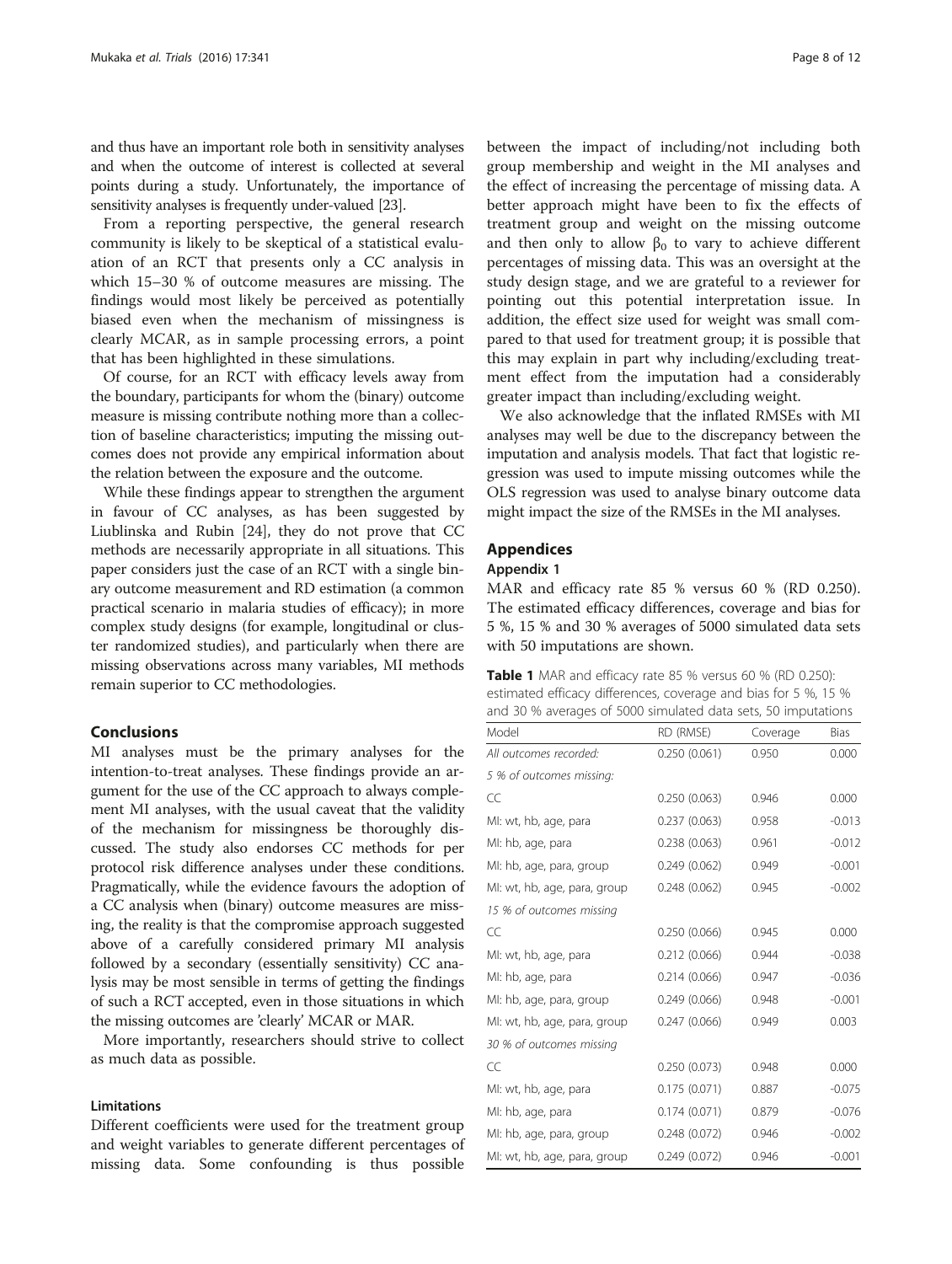## <span id="page-8-0"></span>Appendix 2

MCAR and efficacy rate 85 % versus 60 % (RD 0.250). The estimated efficacy differences, coverage and bias for 5 %, 15 % and 30 % averages of 5000 simulated data sets with 50 imputations are shown.

Table 2 MCAR and efficacy rate 85 % versus 60 % (RD 0.250): estimated efficacy differences, coverage and bias for 5 %, 15 % and 30 % averages of 5000 simulated data sets, 50 imputations

| Model                        | RD (RMSE)    | Coverage | Bias     |
|------------------------------|--------------|----------|----------|
| All outcomes recorded:       | 0.250(0.061) | 0.950    | 0.000    |
| 5 % of outcomes missing      |              |          |          |
| CC                           | 0.250(0.062) | 0.946    | 0.000    |
| MI: wt, hb, age, para        | 0.237(0.063) | 0.957    | $-0.013$ |
| MI: hb, age, para            | 0.237(0.063) | 0.957    | $-0.013$ |
| MI: hb, age, para, group     | 0.249(0.063) | 0.950    | $-0.001$ |
| MI: wt, hb, age, para, group | 0.249(0.062) | 0.944    | $-0.001$ |
| 15 % of outcomes missing     |              |          |          |
| CC                           | 0.250(0.066) | 0.946    | 0.000    |
| MI: wt, hb, age, para        | 0.211(0.066) | 0.946    | $-0.039$ |
| MI: hb, age, para            | 0.212(0.066) | 0.944    | $-0.038$ |
| MI: hb, age, para, group     | 0.249(0.066) | 0.950    | $-0.001$ |
| MI: wt, hb, age, para, group | 0.249(0.066) | 0.941    | $-0.001$ |
| 30 % of outcomes missing     |              |          |          |
| CC                           | 0.250(0.073) | 0.946    | 0.000    |
| MI: wt, hb, age, para        | 0.173(0.071) | 0.880    | $-0.077$ |
| MI: hb, age, para            | 0.174(0.071) | 0.891    | $-0.076$ |
| MI: hb, age, para, group     | 0.247(0.072) | 0.944    | $-0.003$ |
| MI: wt, hb, age, para, group | 0.248(0.072) | 0.948    | $-0.002$ |

## Appendix 3

MNAR and efficacy rate 85 % versus 60 % (RD 0.250). The estimated efficacy differences, coverage and bias for 5 %, 15 % and 30 % averages of 5000 simulated data sets with 50 imputations are shown.

| Table 3 MNAR and efficacy rate 85 % versus 60 % (RD 0.250):     |
|-----------------------------------------------------------------|
| estimated efficacy differences, coverage and bias for 5 %, 15 % |
| and 30 % averages of 5000 simulated data sets, 50 imputations   |

| Model                        | RD (RMSE)    | Coverage | <b>Bias</b> |
|------------------------------|--------------|----------|-------------|
| All outcomes recorded:       | 0.250(0.061) | 0.950    | 0.000       |
| 5 % of outcomes missing      |              |          |             |
| CC                           | 0.258(0.063) | 0.942    | $+0.008$    |
| MI: wt, hb, age, para        | 0.244(0.064) | 0.962    | $-0.006$    |
| MI: hb, age, para            | 0.245(0.064) | 0.958    | $-0.005$    |
| MI: hb, age, para, group     | 0.257(0.063) | 0.946    | $+0.007$    |
| MI: wt, hb, age, para, group | 0.256(0.063) | 0.946    | $+0.006$    |
| 15 % of outcomes missing     |              |          |             |
| CC                           | 0.274(0.068) | 0.932    | $+0.024$    |
| MI: wt, hb, age, para        | 0.231(0.069) | 0.975    | $-0.019$    |
| MI: hb, age, para            | 0.232(0.069) | 0.975    | $-0.018$    |
| MI: hb, age, para, group     | 0.272(0.068) | 0.931    | $+0.028$    |
| MI: wt, hb, age, para, group | 0.273(0.068) | 0.928    | $+0.023$    |
| 30 % of outcomes missing     |              |          |             |
| CC                           | 0.298(0.078) | 0.895    | $+0.048$    |
| MI: wt, hb, age, para        | 0.206(0.077) | 0.974    | $-0.044$    |
| MI: hb, age, para            | 0.206(0.077) | 0.974    | $-0.044$    |
| MI: hb, age, para, group     | 0.295(0.078) | 0.901    | $+0.045$    |
| MI: wt, hb, age, para, group | 0.296(0.077) | 0.898    | $+0.046$    |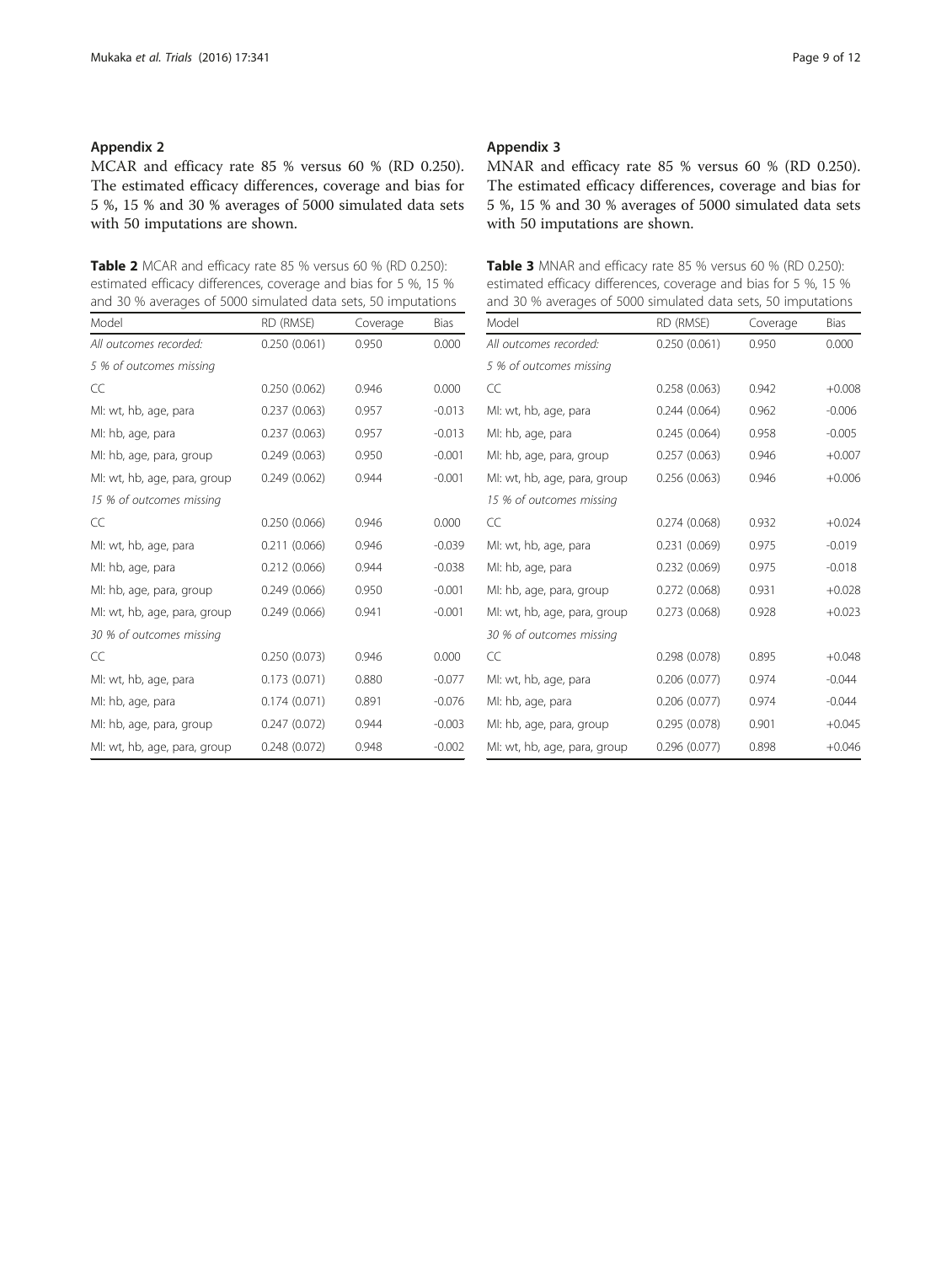## <span id="page-9-0"></span>Appendix 4

MAR and efficacy rate 98 % versus 95 % (RD 0.030). The estimated efficacy differences, coverage and bias for 5 %, 15 % and 30 % averages of number of simulated data sets that converged of the 5000 data sets, with 50 imputations, are shown.

Table 4 MAR and efficacy rate 98 % versus 95 % (RD 0.030): estimated efficacy differences, coverage and bias for 5 %, 15 % and 30 % averages of number of simulated data sets that converged of the 5000 data sets, 50 imputations

| Model                           | No. of<br>data sets* | RD (RMSE)        | Coverage | Bias     |
|---------------------------------|----------------------|------------------|----------|----------|
| All outcomes recorded:          | 5,000                | 0.030<br>(0.026) | 0.939    | 0.000    |
| 5 % of outcomes missing         |                      |                  |          |          |
| CC                              | 5,000                | 0.030<br>(0.026) | 0.940    | 0.000    |
| MI: wt, hb, age, para           | 4,982                | 0.027<br>(0.027) | 0.951    | $-0.003$ |
| MI: hb, age, para               | 4,988                | 0.027<br>(0.027) | 0.955    | $-0.003$ |
| MI: hb, age, para, group        | 4,989                | 0.029<br>(0.027) | 0.946    | $-0.001$ |
| MI: wt, hb, age, para,<br>group | 4,986                | 0.029<br>(0.027) | 0.947    | $-0.001$ |
| 15 % of outcomes missing        |                      |                  |          |          |
| CC                              | 5000                 | 0.030<br>(0.028) | 0.942    | 0.000    |
| MI: wt, hb, age, para           | 4969                 | 0.025<br>(0.029) | 0.970    | $-0.005$ |
| MI: hb, age, para               | 4983                 | 0.025<br>(0.029) | 0.963    | $-0.005$ |
| MI: hb, age, para, group        | 4981                 | 0.030<br>(0.030) | 0.965    | 0.000    |
| MI: wt, hb, age, para,<br>group | 4982                 | 0.030<br>(0.030) | 0.965    | 0.000    |
| 30 % of outcomes missing        |                      |                  |          |          |
| CC                              | 5,000                | 0.030<br>(0.030) | 0.937    | 0.000    |
| MI: wt, hb, age, para           | 4,893                | 0.020<br>(0.033) | 0.970    | $-0.010$ |
| MI: hb, age, para               | 4,949                | 0.021<br>(0.033) | 0.98     | $-0.009$ |
| MI: hb, age, para, group        | 4,945                | 0.030<br>(0.037) | 0.967    | 0.000    |
| MI: wt, hb, age,<br>para, group | 4,938                | 0.031<br>(0.037) | 0.971    | $+0.001$ |

## Appendix 5

MCAR and efficacy rate 98 % versus 95 % (RD 0.030). The estimated efficacy differences, coverage and bias for 5 %, 15 % and 30 % averages of number of simulated data sets that converged of 5000 data sets, with 50 imputations, are shown.

| <b>Table 5</b> MCAR and efficacy rate 98 % versus 95 % (RD 0.030): |
|--------------------------------------------------------------------|
| estimated efficacy differences, coverage and bias for 5 %, 15 %    |
| and 30 % averages of number of simulated data sets that            |
| converged of 5000 data sets, 50 imputations                        |

| Model                           | No. of data<br>sets* | RD (RMSE)        | Coverage | Bias     |
|---------------------------------|----------------------|------------------|----------|----------|
| All outcomes recorded:          | 5,000                | 0.030<br>(0.026) | 0.939    | 0.000    |
| 5 % of outcomes<br>missing      |                      |                  |          |          |
| CC                              | 5,000                | 0.030<br>(0.026) | 0.940    | 0.000    |
| MI: wt, hb, age, para           | 4,977                | 0.028<br>(0.027) | 0.948    | $-0.002$ |
| MI: hb, age, para               | 4,982                | 0.028<br>(0.027) | 0.957    | $-0.002$ |
| MI: hb, age, para, group        | 4,992                | 0.030<br>(0.027) | 0.953    | 0.000    |
| MI: wt, hb, age, para,<br>group | 4,988                | 0.030<br>(0.027) | 0.951    | 0.000    |
| 15 % of outcomes<br>missing     |                      |                  |          |          |
| CC                              | 5,000                | 0.030<br>(0.028) | 0.944    | 0.000    |
| MI: wt, hb, age, para           | 4,962                | 0.026<br>(0.029) | 0.970    | $-0.004$ |
| MI: hb, age, para               | 4,969                | 0.025<br>(0.029) | 0.970    | $-0.005$ |
| MI: hb, age, para, group        | 4,984                | 0.031<br>(0.030) | 0.957    | $+0.001$ |
| MI: wt, hb, age, para,<br>group | 4,972                | 0.031<br>(0.030) | 0.961    | $+0.001$ |
| 30 % of outcomes<br>missing     |                      |                  |          |          |
| CC                              | 5,000                | 0.030<br>(0.030) | 0.940    | 0.000    |
| MI: wt, hb, age, para           | 4,896                | 0.021<br>(0.033) | 0.969    | $-0.009$ |
| MI: hb, age, para               | 4,937                | 0.021<br>(0.033) | 0.978    | -0.009   |
| MI: hb, age, para, group        | 4,948                | 0.031<br>(0.037) | 0.971    | $+0.001$ |
| MI: wt, hb, age, para,<br>group | 4933                 | 0.031<br>(0.038) | 0.967    | $+0.001$ |

\*Number of data sets for which convergent analysis was achieved

\*Number of data sets for which convergent analysis was achieved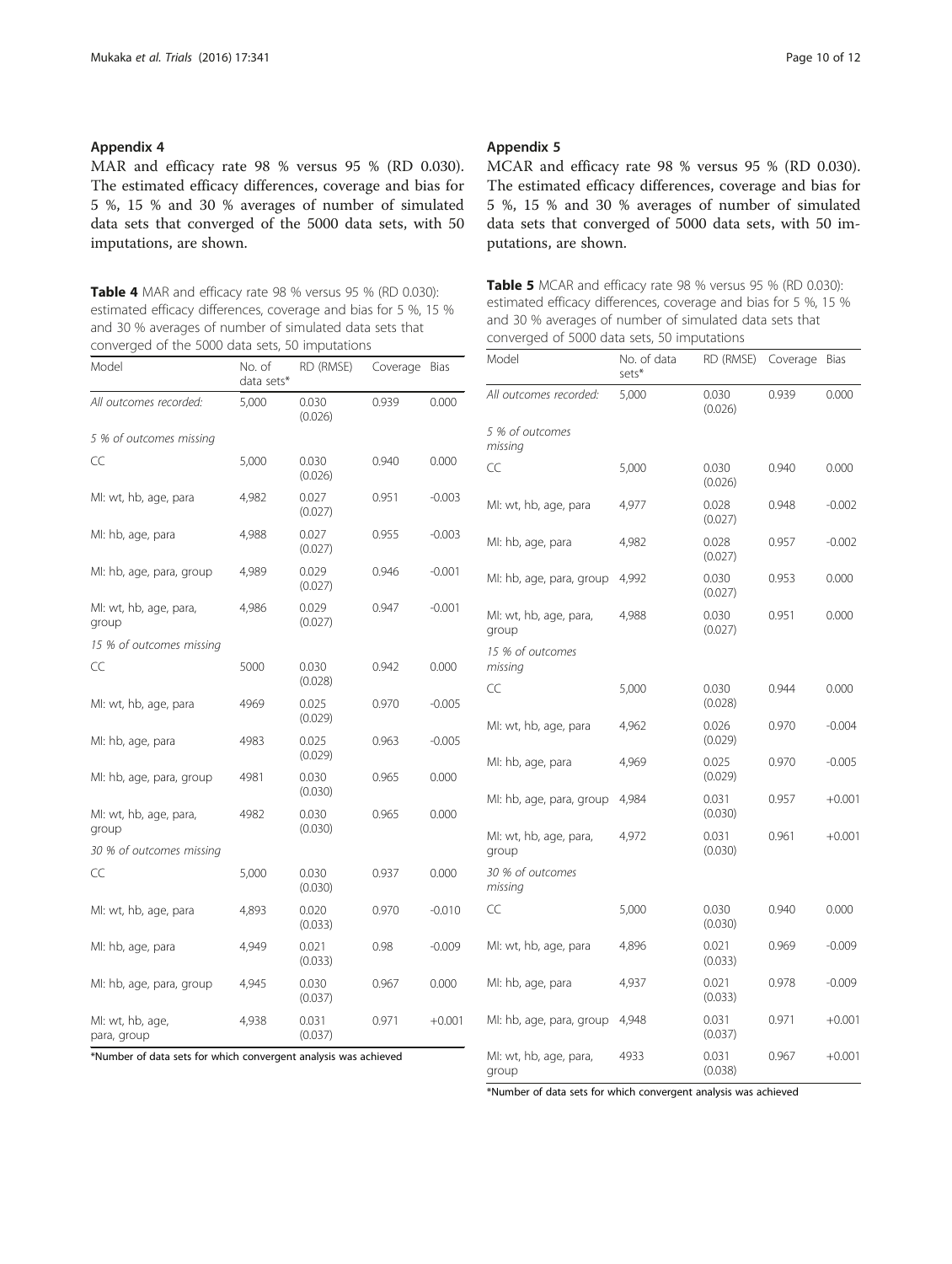## <span id="page-10-0"></span>Appendix 6

MNAR and efficacy rate 98 % versus 95 % (RD 0.030). The estimated efficacy differences, coverage and bias for 5 %, 15 % and 30 % averages of number of simulated data sets that converged of the 5000 data sets, with 50 imputations, are shown.

Table 6 MNAR and efficacy rate 98 % versus 95 % (RD 0.030): estimated efficacy differences, coverage and bias for 5 %, 15 % and 30 % averages of number of simulated data sets that converged of the 5000 data sets, 50 imputations

| Model                           | No. of data<br>sets* | RD (RMSE)        | Coverage | <b>Bias</b> |
|---------------------------------|----------------------|------------------|----------|-------------|
| All outcomes recorded:          | 5,000                | 0.030<br>(0.026) | 0.939    | 0.000       |
| 5 % of outcomes<br>missing      |                      |                  |          |             |
| CC                              | 5,000                | 0.031<br>(0.027) | 0.947    | $+0.001$    |
| MI: wt, hb, age, para           | 4,989                | 0.031<br>(0.028) | 0.960    | $+0.001$    |
| MI: hb, age, para               | 4,988                | 0.030<br>(0.027) | 0.961    | 0.000       |
| MI: hb, age, para, group        | 4,992                | 0.032<br>(0.028) | 0.950    | $+0.002$    |
| MI: wt, hb, age, para,<br>group | 4,992                | 0.032<br>(0.028) | 0.955    | $+0.002$    |
| 15 % of outcomes<br>missing     |                      |                  |          |             |
| Complete Case                   | 5,000                | 0.035<br>(0.030) | 0.951    | $+0.005$    |
| MI: wt, hb, age, para           | 4,985                | 0.029<br>(0.031) | 0.981    | 0.000       |
| MI: hb, age, para               | 4,990                | 0.030<br>(0.031) | 0.981    | $-0.001$    |
| MI: hb, age, para, group        | 4,991                | 0.035<br>(0.032) | 0.960    | $+0.005$    |
| MI: wt, hb, age, para,<br>group | 4,989                | 0.036<br>(0.032) | 0.961    | $+0.006$    |
| 30 % of outcomes<br>missing     |                      |                  |          |             |
| CC                              | 5,000                | 0.042<br>(0.036) | 0.950    | $+0.012$    |
| MI: wt, hb, age, para           | 4,982                | 0.030<br>(0.038) | 0.992    | 0.000       |
| MI: hb, age, para               | 4,991                | 0.030<br>(0.037) | 0.991    | 0.000       |
| MI: hb, age, para, group        | 4,988                | 0.043<br>(0.040) | 0.965    | $+0.013$    |
| MI: wt, hb, age, para,<br>group | 4,991                | 0.043<br>(0.041) | 0.965    | $+0.013$    |

\*Number of data sets for which convergent analysis was achieved

#### Abbreviations

CC, complete case (analysis); DR-IPW, doubly robust inverse probability weighting; hb, haemoglobin; H-W, Huber-White; IPW, inverse probability weighting; ITT, intention-to-treat; MAR, missing at random; MCAR, missing completely at random; MI, multiple imputation; MLE, maximum likelihood estimation; MNAR, missing not at random; OLS, ordinary least squares; OR, odds ratio; para, parasitaemia; RCT, randomized controlled trial; RD, risk difference; RMSE, root-mean-squared error; RR, risk ratio; wt, weight

#### Acknowledgements

We thank the reviewers for their comments, which helped improve the quality of this manuscript.

This work was supported by the European and Developing Countries Clinical Trials Partnership (EDCTP) grant number IP.2007.31060.03 and the Johns Hopkins University Center for AIDS Research (grant number IP30AI094189) from the National Institute of Allergy And Infectious Diseases.

#### Authors' contributions

MM provided substantial contributions to the conception and design and analysis and interpretation of data, drafted the article and gave final approval of the version to be published. SAW substantially contributed to the conception and design, and revised the article critically for important intellectual content and final approval of the version to be published. DJT substantially contributed to the conception and design, and revised the article critically for important intellectual content and final approval of the version to be published. VM provided substantial contributions to the conception and design and to critical revision of the article for important intellectual content and final approval of the version to be published. LK-P provided substantial contributions to the conception and design and to critical revision of the article for important intellectual content and final approval of the version to be published. EBF provided substantial contributions to the conception and design and interpretation of data, and drafted the article, revising it critically for important intellectual content and final approval of the version to be published.

#### Competing interests

The authors declare that there is no conflict of interest/financial disclosure on this work for all authors. We have not been paid any honoraria or otherwise to produce this work.

#### Author details

<sup>1</sup>Malawi-Liverpool-Wellcome Trust Clinical Research Programme, College of Medicine, University of Malawi, Box 30096, Blantyre 3, Malawi. <sup>2</sup>Department of Public Health, College of Medicine, University of Malawi, P/Bag 360, Blantyre 3, Malawi. <sup>3</sup> Liverpool School of Tropical Medicine, Pembroke Place L3 5QA Liverpool, UK. <sup>4</sup>Mahidol-Oxford Tropical Medicine Research Unit Mahidol University, 60th Anniversary Chalermprakiat Building, 3rd Floor, 420/ 6 Ratchawithi Rd, Bangkok 10400, Thailand.

#### Received: 30 July 2015 Accepted: 29 June 2016 Published online: 22 July 2016

#### References

- 1. Montori VM, Guyatt GH. Intention-to-treat principle. CMAJ. 2001;165:1339-41.
- 2. Machekano RN, Dorsey G, Hubbard A. Efficacy studies of malaria treatments in Africa: efficient estimation with missing indicators of failure. Stat Methods Med Res. 2008;17:191–206.
- 3. Higgins JP, White IR, Wood AM. Imputation methods for missing outcome data in meta-analysis of clinical trials. Clin Trials. 2008;5:225–39.
- Wood AM, White IR, Thompson SG. Are missing outcome data adequately handled? A review of published randomized controlled trials in major medical journals. Clin Trials. 2004;1:368–76.
- 5. Panel on Handling Missing Data in Clinical Trials, Committee on National Statistics Division of Behavioral and Social Sciences and Education, National Research Council. The prevention and treatment of missing data in clinical trials. Washington, DC: The National Academies Press; 2010.
- 6. Altman DG, Bland JM. Missing data. BMJ. 2007;334:424.
- 7. Allison PD. Missing data. Quantitative applications in the social sciences. London, New Delhi: SAGE Publications; 2001.